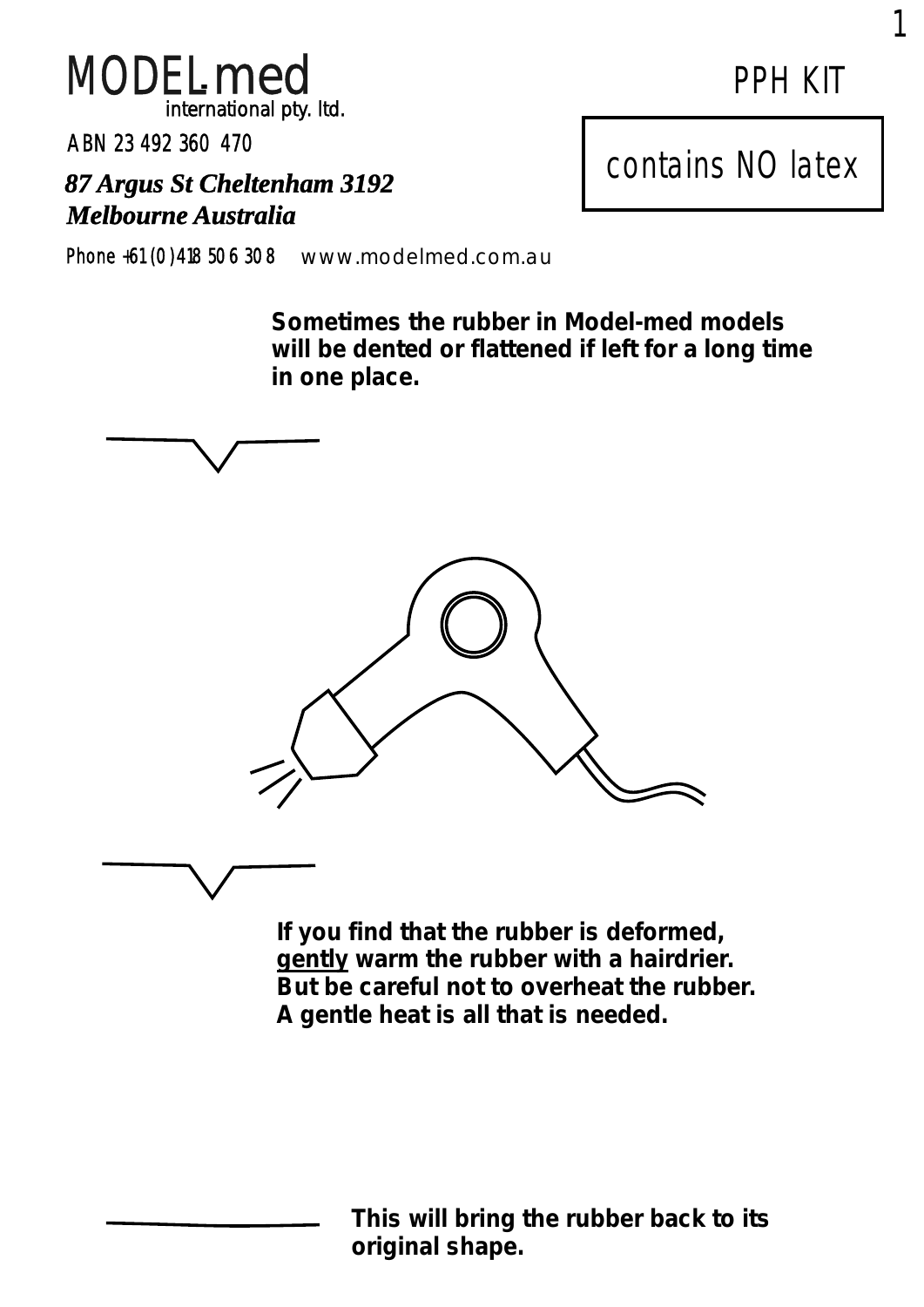

ABN 23 492 360 470

## *87 Argus St Cheltenham 3192 Melbourne Australia*

Phone +61 (0)418 506 308 www.modelmed.com.au

# Post-Partum Haemorrhage Kit Care and Handling

**The Model-med PPH Kit is simple to use.**

**There are two tubes coming out of the uterus. One is for a low bleed and the other is for a higher bleed in the uterus. Choose which tube you wish to use. Now connect the tube to the pump as follows:-**

**Insert the tube from the uterus into the tube from the pump. Sometimes the tubes will be a tight fit and may require some lubrication to insert the smaller tube into the larger tube.**



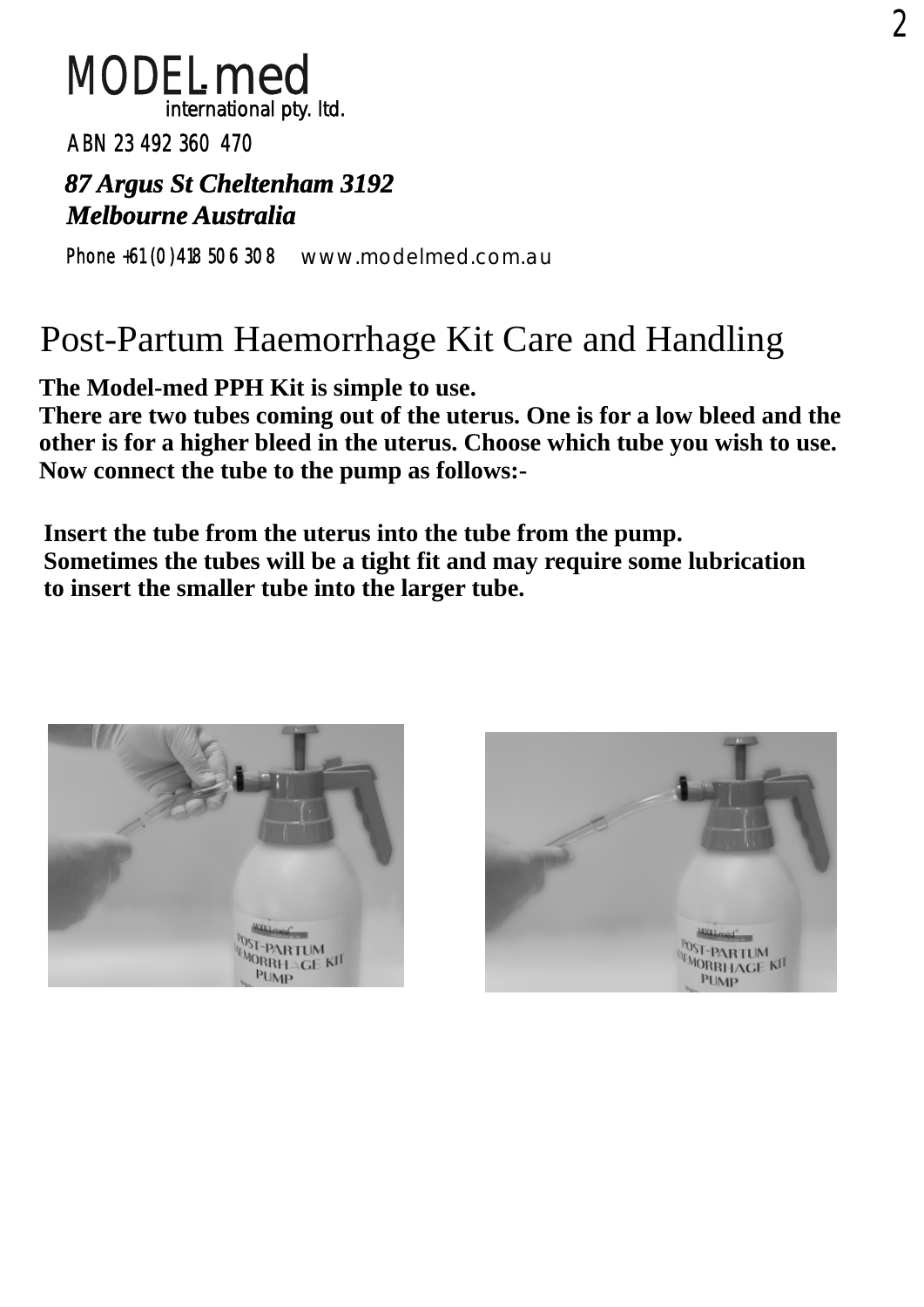**Make sure the birth canal of Sophie's Mum is clean and dry. Place the uterus inside the birth canal until the opening of the uterus is at the opening of the vagina. Rather than clamping the Sophie's Mum base to the table, clamp the clamps to the table and butt the base up against them. Then raise the back of the model by approximately 150mm and rest it on a support such as a folded towel. This will assist the blood to flow out of the vagina rather than pooling inside the uterus.**



**Unscrew the top of the pump and fill the bottle with Model-med Artificial Blood to a maximum of 1 litre. Tighten the top back onto the bottle and pump approximately 120 times. This pressure will cause the blood to flow at 1 litre/min. Depress the trigger to make the blood flow. The small blue tab above the trigger is a lock for the trigger. Push it forward to lock the trigger open and pull it back towards you to release it.**

**If you decide to make your own blood and use just water and vegetable colouring then the viscosity of the artificial blood will be much lower. In this case you can pump up the pump with 35 strokes to achive a flow rate of 1 litre per minute.**

#### **CLEAN UP**

**Model-med Artificial Blood is non-toxic and will wash out. You may find it will stain your hands red but this disappears quite rapidly. When cleaning the Sophie's Mum you will find that the red stain requires more cleaning than usual. You can use Kerosene or a mild citrus-based cleaner. Citrus-based cleaners come in different strengths, so test it first on a small patch of skin. In Australia we recommend Citro Clean from Chem Pack if you can get it. Wash out the pump and the uterus with warm water.**

**As usual you should clean the uterus with detergent and warm water, pat it dry, and then powder it with talcum powder to help preserve the rubber.**